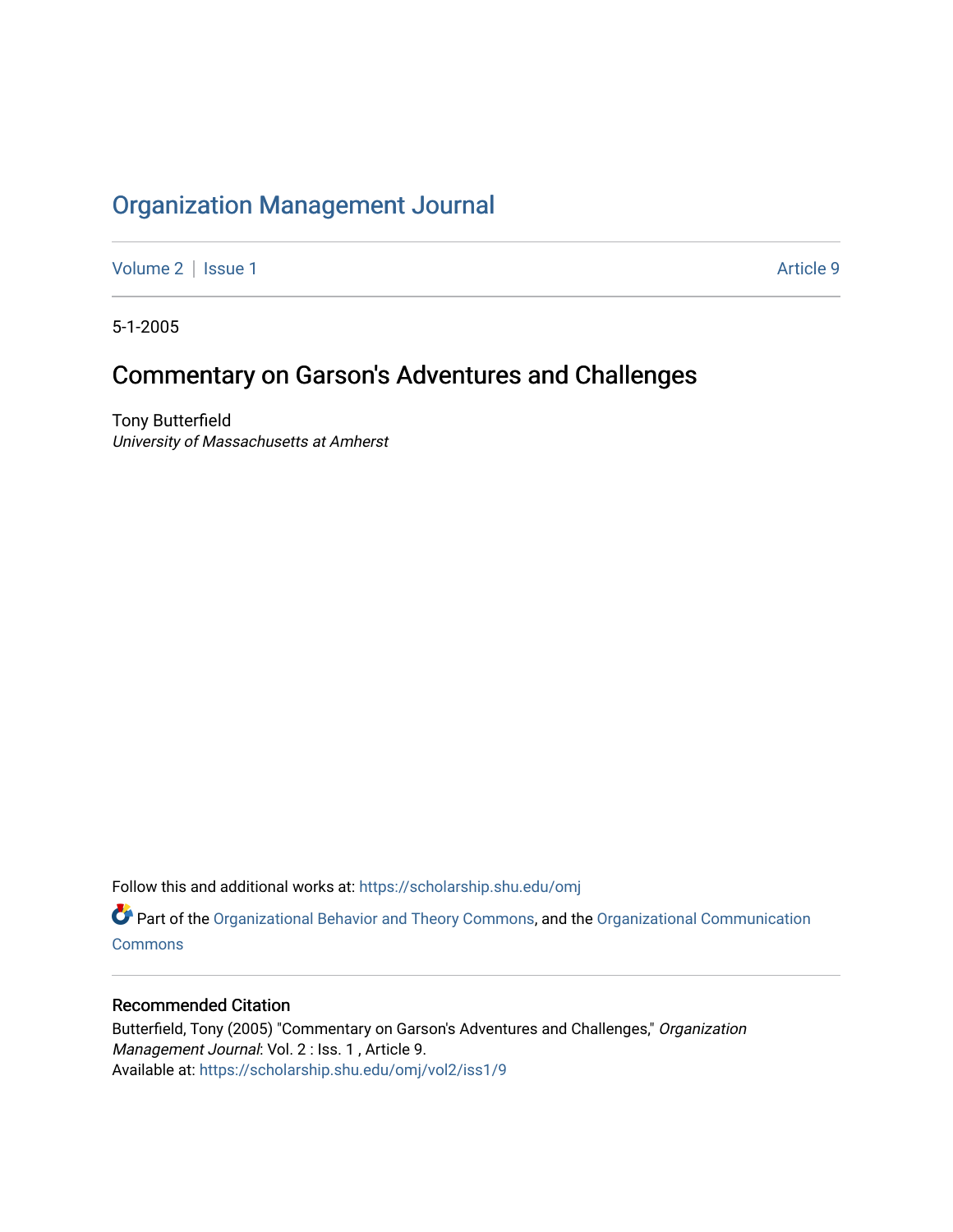Organization Management Journal Teaching & Learning: First Person 2005 Vol. 2, No. 1, 49-50 © 2005 Eastern Academy of Management ISSN 1541-6518 www.omj-online.org

## **Commentary on Garson's Adventures and Challenges**

[TONY BUTTERFIELD](mailto:dabutter@mgmt.umass.edu)

University of Massachusetts at Amherst

Three cheers for brave adventurers!

As the author points out in her last paragraph, don't we have a great profession that enables us to go abroad to teach, research, and learn in other cultures?! Sometimes things don't go quite as planned. Sometimes things are even better than expected, sometimes worse (as is the case here), but we still can have those opportunities if we seek them out. What a deal!

The great thing about the author's story is that she has bounced back and is ready for more. Would that we were all so adventurous.

What's to learn about overseas assignments for the rest of us? I'm reminded of the poster with the kitten suspended from the clothes line, "Hang in there, baby!" But what it should say in this case is, "Don't go there, Miss!" It is hard to imagine a more difficult assignment: Single, Jewish, female teacher goes to a male-dominated Arab culture that reportedly, "... hates Jews." Wow. Into the mouth of the lion. Despite trying to learn about the culture before leaving, the author's advanced "homework" clearly wasn't sufficient. Besides reading poetry and listening to music, did she talk to any previous visitors? Did she write/email/telephone any American faculty already there?

Nor was the host institution's orientation upon arrival adequate. Were there no experienced visitors on the program, to alert the newcomers to what they were going to experience? Or students, to pass on experiences working with previous visitors? But of course by then it might be too late anyway. Course syllabi have been prepared, and major adjusting of one's teaching style probably doesn't happen overnight.

In fact, my guess is the author is too hard on herself, and this particular assignment was doomed from the start. Why? Well, in addition to her own observations above, my experience from living abroad on two different occasions suggests that those who do best either a) have a partner (e.g., spouse) to come home to at the end of a difficult day, as well as other support systems to replenish energy and provide ideas, or b) are single with plenty of opportunities for dating. Singles who date get immersed in the culture much more quickly, and also learn the language faster, even if learning the language isn't required for teaching.

Neither a) nor b) apply to the author, so the chances of success seem pretty slim to me. Further, having visited Egypt with my wife and teenage daughter while living abroad, and suffering through their embarrassment, pain and anger at being pinched by men on those crowded Cairo streets, I wouldn't want them to go back there alone. No way. Adventure has its limits.